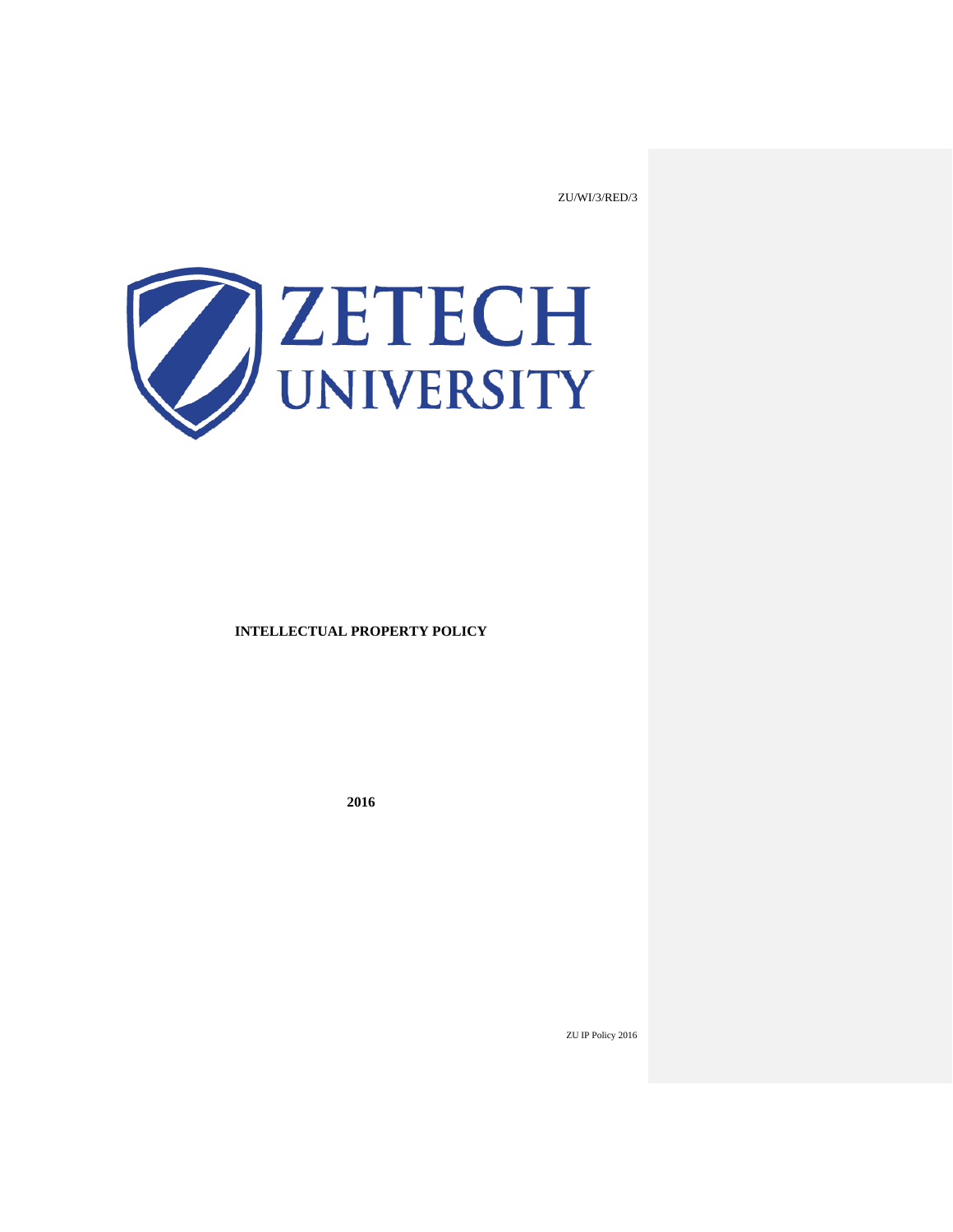#### **FORWARDING NOTE**

Intellectual Property has assumed an increasingly significant role on the world stage in recent years. Development of inventions and innovations within Zetech University offers the University opportunities for earning revenue and gives it a competitive edge. Keeping sight of the fact that our University exists in order to serve the public, it has to capitalize on every opportunity to benefit financially from successful commercialization of the technology emanating from it and order to generate funding and provide incentives to inventors and innovators. Intellectual Property Rights are consequently valuable Zetech University assets. An effective Intellectual Property Policy is not negotiable for any University wishing to become internationally competitive. The need for the Policy has become particularly urgent in light of the changing global order and shrinking state support for research.

The radical and unstoppable scientific and technological advances of the latter part of the 21<sup>ST</sup> century have ushered in daunting challenges in the appropriation and use of products of human intellect. In particular, there are concerns for the public interest in new products and processes resulting from discoveries or inventions made by researchers in connection with and related to their research activities. Moreover the growing application and use of communications media, educational technology, and computer programs in research raise new and complex problems relating to the proper and equitable distribution of rewards and obligations. The challenge to find fair and equitable ways and means to distribute and reward efforts among the different stakeholders, that is, the inventors or authors, the institution for which they work, outside sponsors and, more important today, the community in which the work is conducted, is real indeed.

For the Zetech University, as for other institutions, the need and concern to properly manage its intellectual property and the intellectual property of others is paramount. Inventions, discoveries, copyrightable works, and other creative works that have the potential to be brought into practical use may be developed by the ZU employees within the scope and in the course of their duties or through the use, by any person, of the ZU resources such as facilities, equipment and funds. In the same vein, the ZU may benefit from using of intellectual property of others. It is in light of these realities that the ZU has taken time to examine its role and to reaffirm its commitment to basic principles and proper management of intellectual property.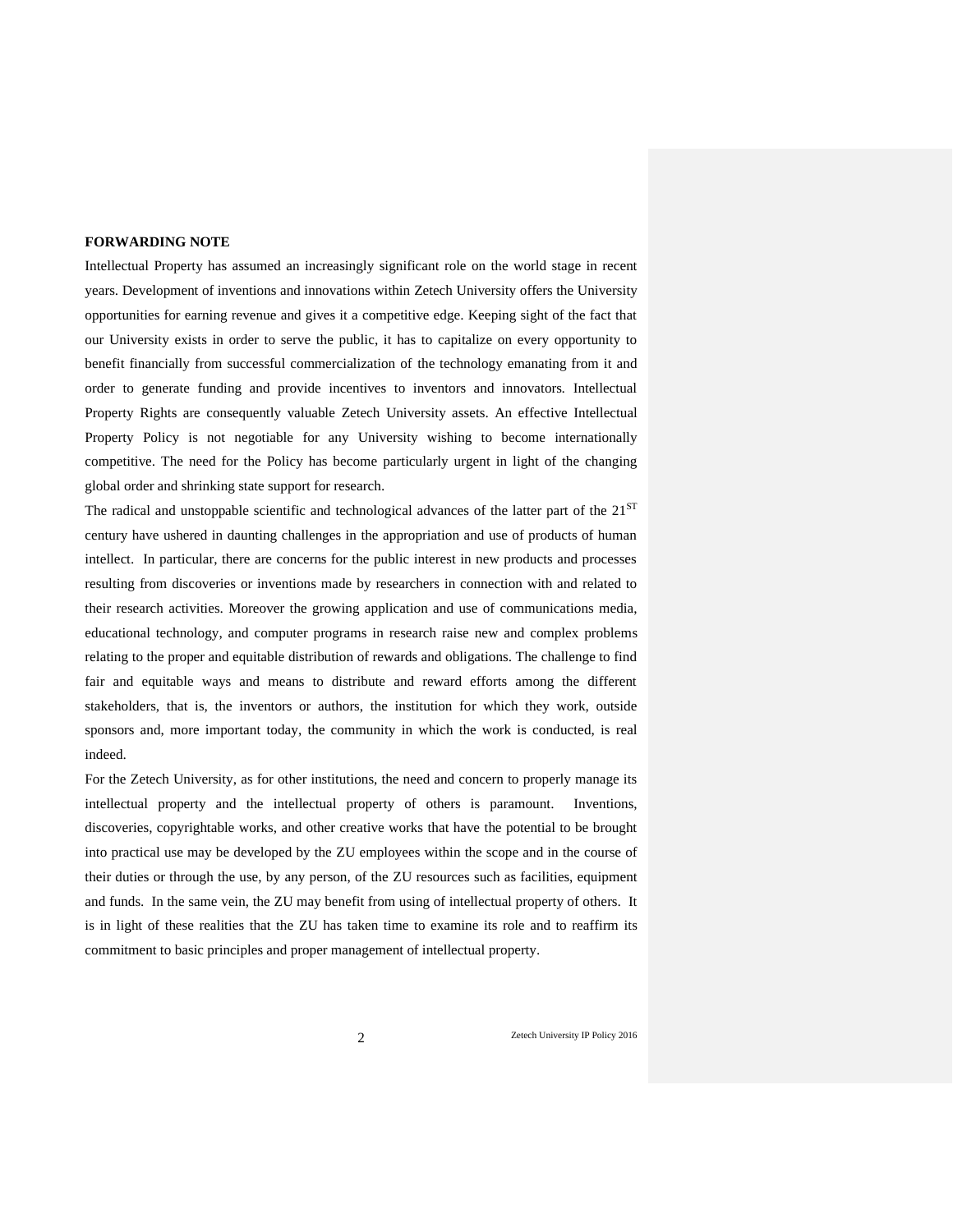List of acronyms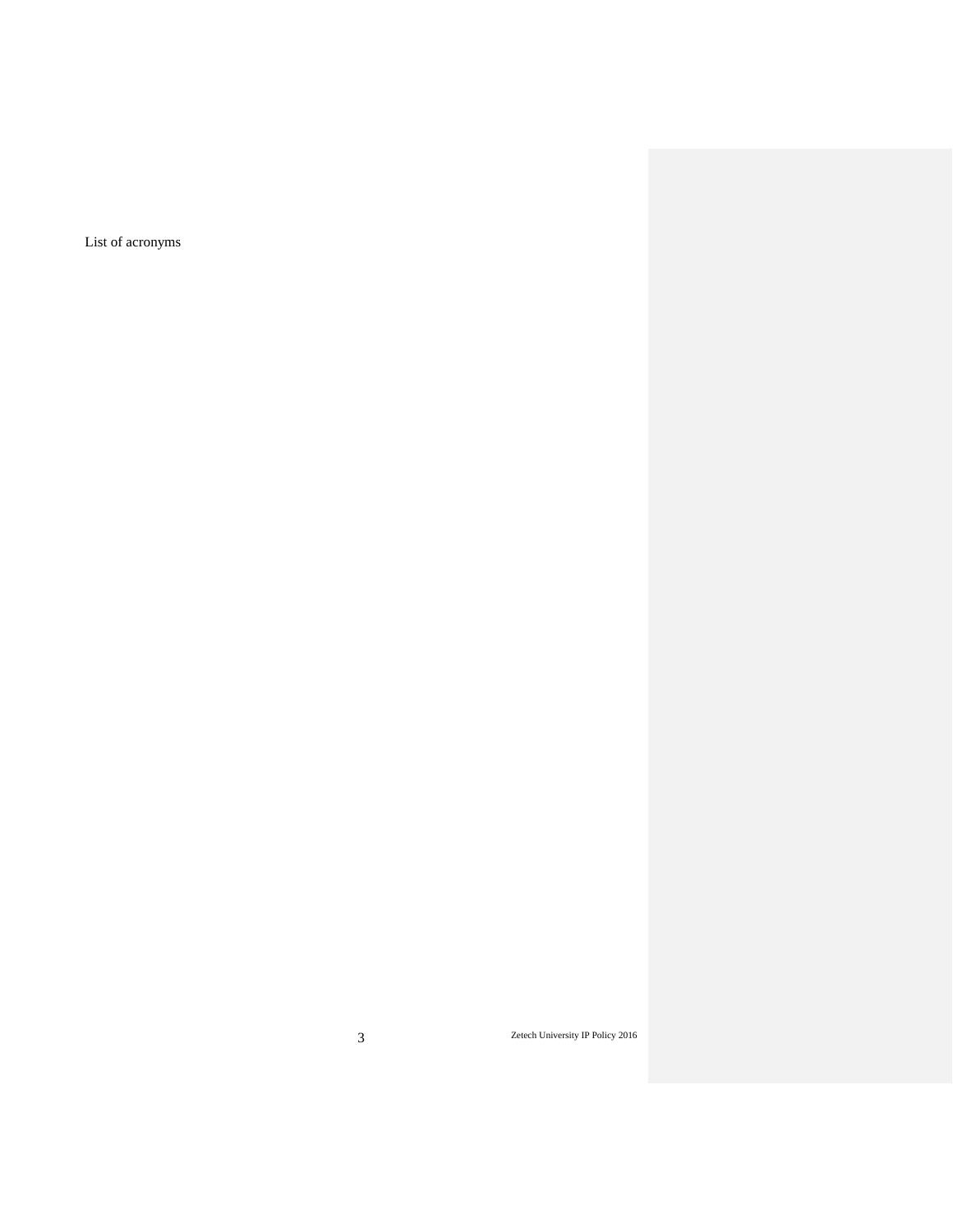## **DEFINITION OF TERMS**

**Academic Materials:** Materials used for pedagogical purposes including, but not limited to, recorded and live digital, video, and audio presentations; photographs, films, graphic illustrations, transparencies, and other visual aids; programmed instructional packages; computer programs and data bases; and books, booklets, monographs, articles, scripts, study guides, syllabi, tests, and other items that accompany, or are used to present or demonstrate, the above described materials;

**Assignment:** A written agreement by the innovator, assigning all or part of the Innovator's right, title or interest in or to an innovation of the University.

**Copyright:** An original work of authorship which has been fixed in any tangible medium of expression from which it can be perceived, reproduced, or otherwise communicated, either directly or with the aid of a machine or device, such as books, articles, journals, software, computer programs, musical works, dramatic works, videos, multimedia products, sound recordings, paintings, pictorial, sculpture or graphical works.

**Equity:** Shares of stock or securities including, but not limited to, stock options, warrants or any other rights to purchase stock or securities;

**Geographical Indications:** Indications which identify a good as originating in the territory of a country, or a region or locality in that territory, where a given quality, reputation or other characteristic of a good is essentially attributable to its geographical origin;

**Gross Revenues:** All income received by the University under a license agreement but does not include be research funds (unless the research funds offset future royalty obligations) and maintenance fees received under the license agreement;

**Industrial Designs**: those aspects of a useful article, which are ornamental or aesthetic and include the shape, pattern, line or color of products of industry, handicraft, technology or architecture;

**Innovation:** A new or original product or process;

**Innovator:** Scientist, researchers, author or performer. This includes a staff member (researchers and non-researchers), undergraduate and graduate students, candidates for masters and doctoral degrees, predoctoral and postdoctoral fellows, including any other person employed by the University, whether full or part-time, emeritus staff while at the University, visiting faculty and researchers, adjunct staff and professors, company representatives, administrators and any other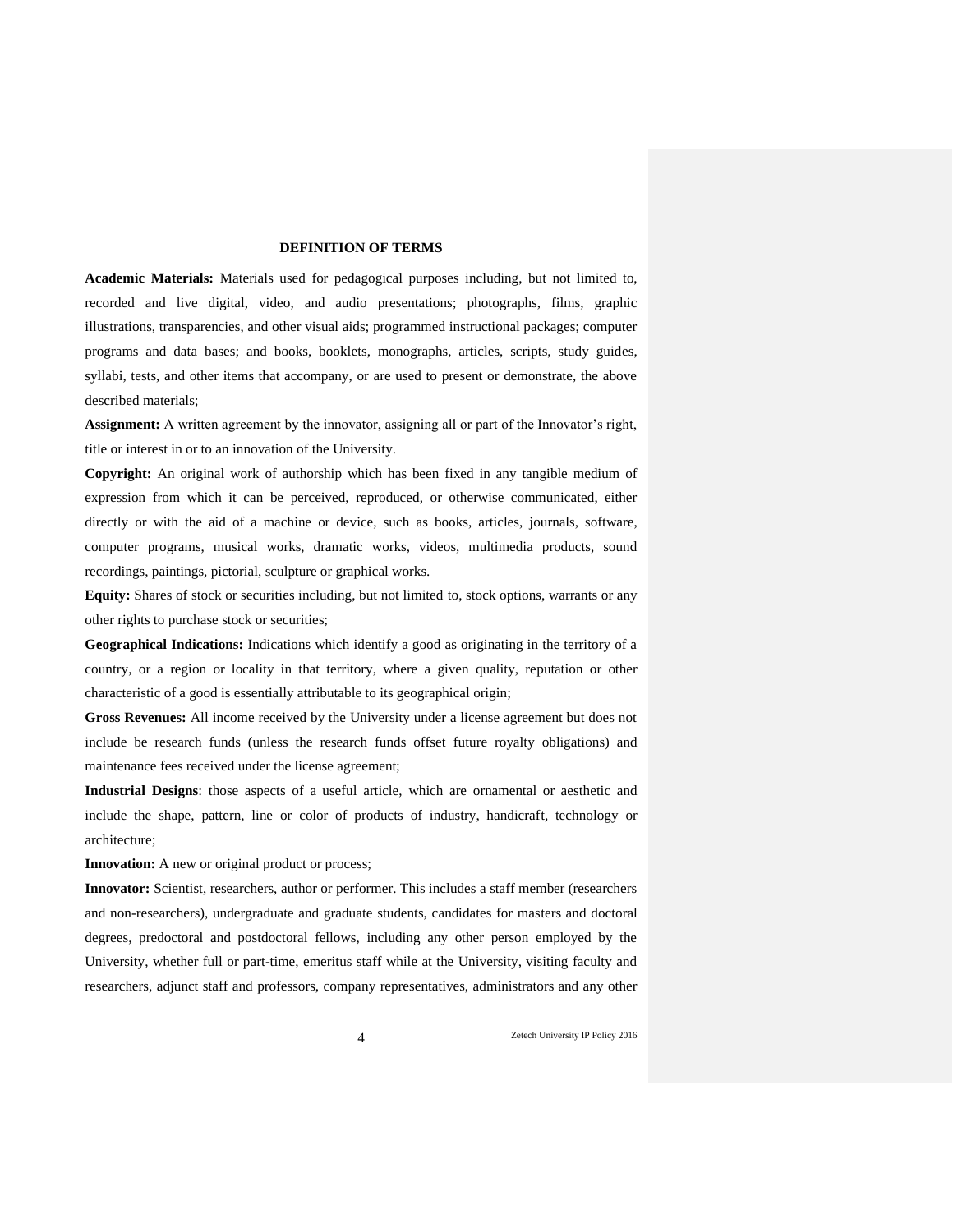persons who create or discover applicable intellectual property using the University resources or who receives funds or other rewards for their services (work-for-hire), work done through research whether or not funded by the Government, or those who voluntarily assign their intellectual property to the University;

**Invention Disclosure:** The written submission to the R&E department or IPMO department on the standard or prescribed invention or innovation disclosure forms available from R&E department, of a written description of any Invention that an Innovator claims he or she has made**;**

**Inventions:** New, useful, and non-obvious ideas and/or their reduction to practice that result in, but are not limited to, new products, devices, processes, and/or methods of producing new and/or useful industrial operations and materials; any article useful in trade; any composition of matter, including chemical compounds and mechanical mixtures; biological materials including cell lines, plasmids, hybridomas, monoclonal antibodies, and genetically-engineered organisms that is industrially useful or that have commercial potential; new varieties of plants; any new design in connection with the production or manufacture of an article including computer software, data bases, circuit design, prototype devices and equipment; and any improvement upon existing processes or systems;

**Inventors or Creators:** A person responsible for the conception, ideas, and content of Inventions and other works. Support staffs such as research assistants, photographers, artists, producers, computer programmers, printers, and others who contribute to the works shall not be considered inventors or creators unless they substantially influence the original or novel aspects of the works.

**Intellectual Property:** Any new original or useful process, machine, composition of matter, life form article of manufacture, software, literary, artistic, musical work, or tangible property including new or improved devices, circuits, chemical compounds, drugs, genetically engineered biological organisms, data sets, software, musical processes, or unique or innovative uses of existing inventions that may or may not be patentable, copyrightable trade markable or protectable under any other form of intellectual property;

**Intellectual Property Management Office**: The office established under the legal office to manage intellectual property matters.

**Formatted**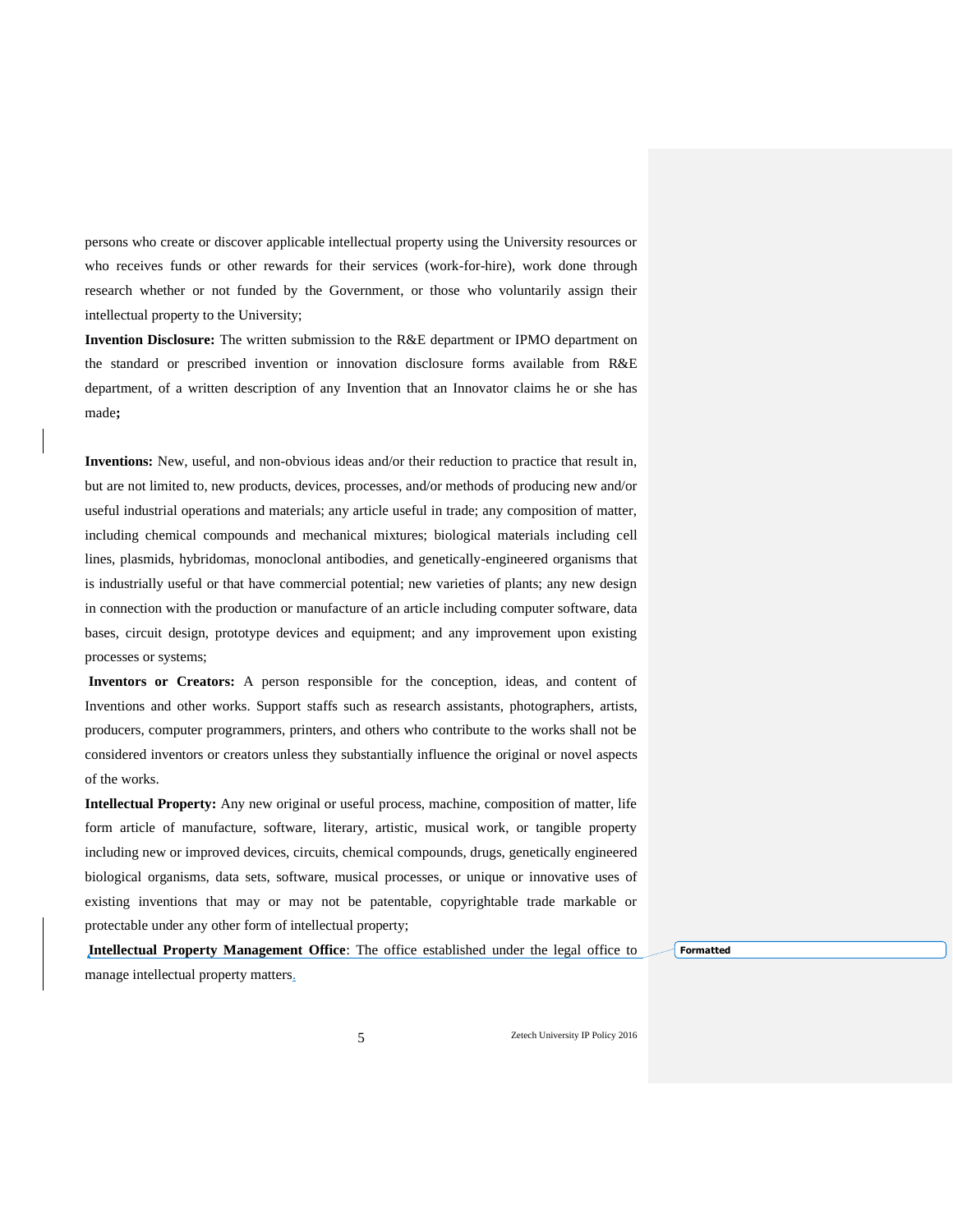**Know-how:** Includes actual human artistic or technical skills derived from experience in working a certain art or technology;

**Neighboring or related rights:** Rights that are related or auxiliary to copyright and include sound recordings, audiovisual works, broadcasts and performances;

**Net Revenue:** Gross Revenue less expenses associated with the protection or commercialization of innovation or invention;

**Net Royalties:** Gross royalties less expense incurred in protecting or promoting the innovation or invention;

**Patent:** An exclusive right granted for an invention, which is a product or a process that provides a new way of doing something or offers a new innovative and useful technical solution to a problem in industry or commerce or public life;

**Person**: Includes both natural and juridical persons.

**Publications:** Books, textbooks, booklets, bulletins, circulars, pamphlets, reports, information releases, exhibits, demonstrations, and other scholarly or popular writings regardless of medium; **Reassignment**: The execution of a written agreement by the University assigning all or part of the University's right, title or interest in and to an innovation back to the innovator who had originally assigned his or her right, title or interest in and to the Innovation to the University;

**Service mark:** Includes any word, phrase, logo, name, symbol, device, sign or any combination thereof, used by a person or which a person has a bona fide intention to use in commerce and uses or applies to register, identify and distinguish his, services from those of others;

**Significant Use:** Extensive use of ZU resources.

**Staff:** Shall mean any person employed by ZU on contract or on permanent and pensionable terms;

**Student:** Bona fide student of the Zetech University;

**Tangible Research Property: A**nything having a physical embodiment such as cell lines, software, devices, and compositions of matter irrespective of whether or not protectable under any intellectual property regime;

**Trade mark:** Includes any word, phrase, logo, name, symbol, device, sign or any combination thereof, used by a person or which a person has a bona fide intention to use in commerce and uses or applies to register, to identify and distinguish his goods from those of others;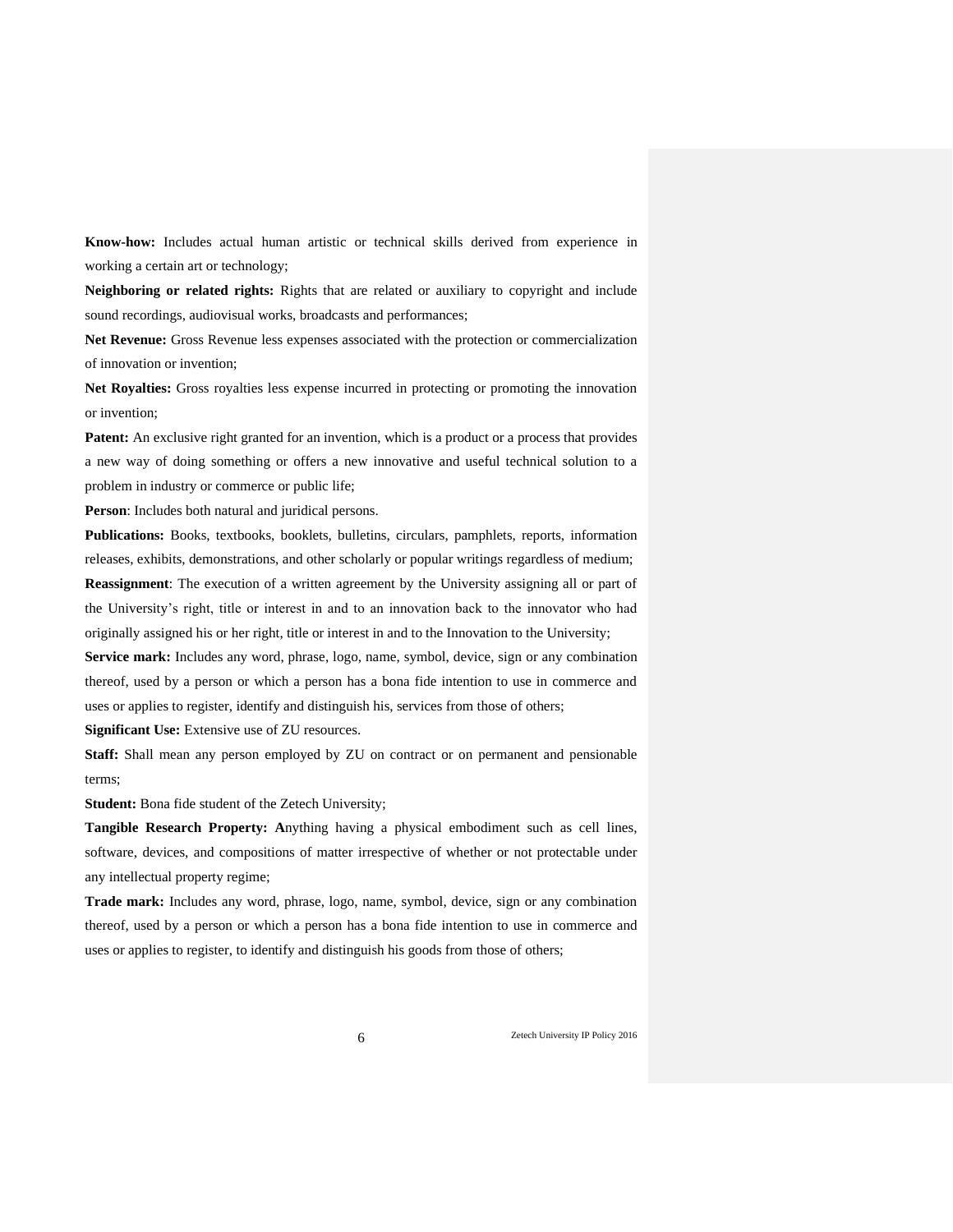**Trade Secret:** Includes confidential data, information or compilations used in research, business, commerce and industry and confer advantage on one having the right to use it. The information has commercial value because it is secret or confidential. There must be an intention to keep such information confidential

**University Employee: Staff,** researcher employed by the Zetech University on contract or on permanent and pensionable terms;

**Resources of the University:** Funds, supplies, equipment, physical facilities, personnel, and/or other services or property of the ZU. The resources include all tangible resources made available by University to inventors, including: office, laboratory and studio space and equipment; computer hardware, software and support; secretarial services; research, teaching and laboratory assistants; supplies and utilities; funding for research and teaching activities, travel and other funding or reimbursements. University resources do not include the employee's time, use of the library, or use of personal office including any office computer or data processor located therein; **Utility Model:** Any form, configuration or disposition of element of some appliance, utensil, tool, electrical or electronic circuit, instrument, handicraft mechanism or other object or any part of the same allowing a better or different functioning, use, or manufacture of the subject matter or that gives some utility, advantage, benefit, saving or technical effect not available in Kenya before and includes microorganisms or other self-replicating material, products of genetic resources, herbal as well as nutritional formulations which give new effects;

**Visitor:** Visiting professor, lecturer, researcher or scientist, and any other individual participating in research or teaching, sponsored or hosted by the funds or other resources of the University;

**Work**, **for hire:** A work prepared by a University employee within the scope and in the course of his or her employment with ZU and shall include expressly commissioned works for instructional, public service, or administrative use, by the ZU whether the person commissioned is an employee of the University or not.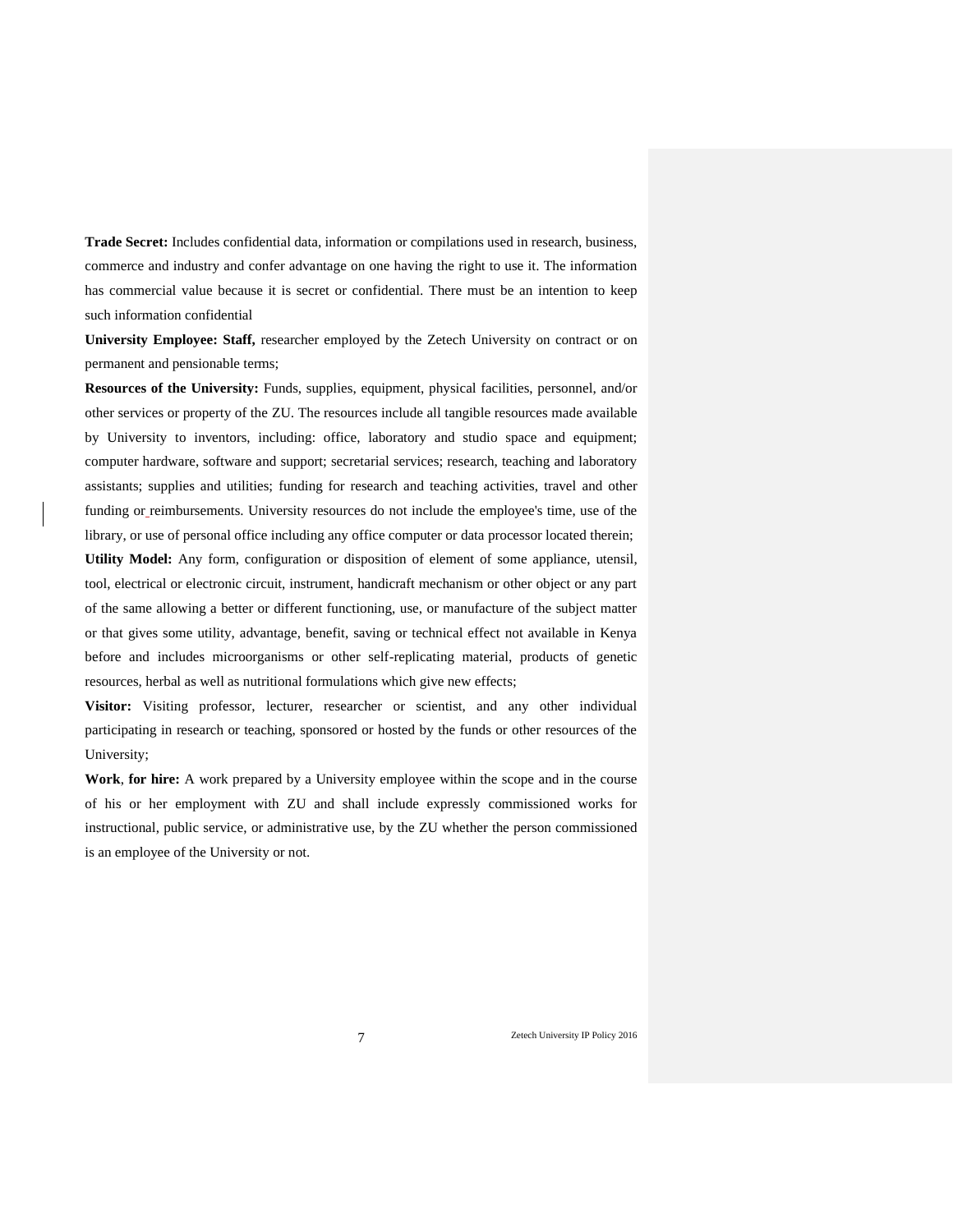#### **1.1 VISION, MISSION AND CORE VALUES**

## **Vision**

To be the best university, in the world, in research, innovation and knowledge dissemination.

## **Mission**

To provide holistic higher education by promoting excellence in research, integrating innovation and technology in learning with the aim of developing well rounded citizens to impact the social, political and economic world.

## **Core Values**

Integrity, Customer focus, Professionalism, Innovation, Transparency and accountability, Teamwork

## **1.2 Objectives**

- a) To protect the rights of the University, its innovators, inventors, research sponsors and the public;
- b) To eliminate the infringement, improper exploitation and abuse of the University's intellectual assets belonging to the University or the other persons;
- c) To optimize the environment and incentives for research and for the creation of new knowledge;
- d) To promote linkages with industry and stimulate research through developing and utilizing novel technologies and creative works for commercialization and plough back resources the University and to the interested parties;
- e) To promote creativity and innovation; and
- f) To ensure fair and equitable distribution of all benefits accruing from all innovations and inventions.

## **1.3 Governing Law**

This Policy shall be interpreted in accordance with all applicable national laws including the Zetech University Act, the Statutes made there under, Regulations and Policies.

# **1.4 Commencement**

This Zetech University Intellectual Property Policy shall become effective upon adoption and approval by the University Management board.

ZU IP Policy 2016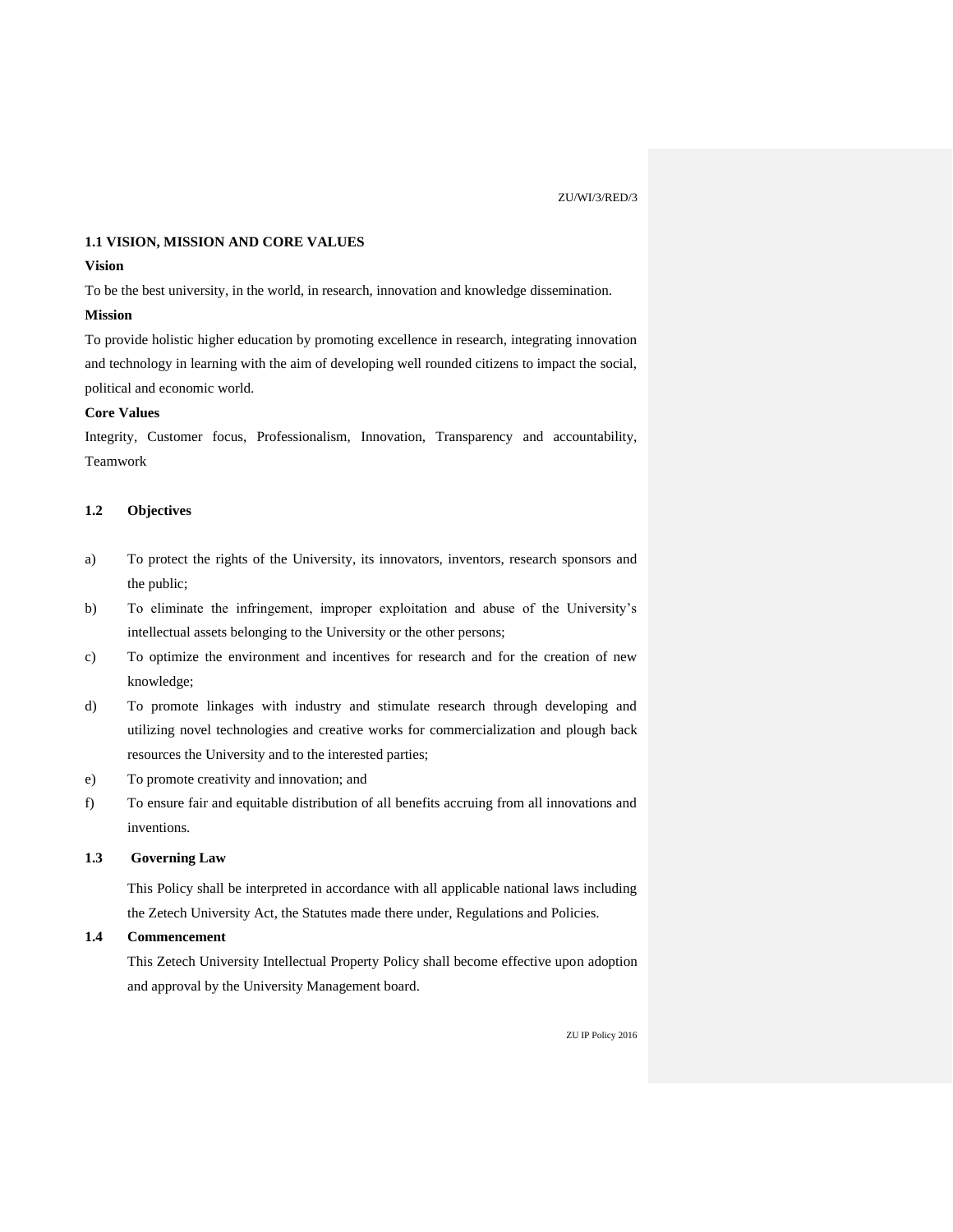#### **1.5 Implementation**

This policy shall be implemented in a manner consistent with other University Policies. The Council may make appropriate changes to this Policy from time to time;

## **1.6 Notification and Compliance**

- (1) All staff, students, fellows, visitors, persons and institutions shall be required to comply with the provisions of this Policy.
- (2) Where an external researcher is already subject to the terms of an intellectual property policy of his or her parent institution he or she shall inform the Zetech University of such an obligation in a timely manner. The University shall then proceed either to negotiate a waiver of the parent institution's policy or to agree to the waiver of the terms of this Policy. Where issues arise which are not covered by the terms of the agreement, this Policy shall be applicable.
- (3) All University staff, students, fellows, visitors, persons and institutions shall be subject to this Policy and shall be required to sign the ZU Intellectual Property Policy Acceptance Agreement Form. In furthering such requirement, all participants will sign Agreements on innovations, inventions and Proprietary Information in accordance with this Policy and such Form shall be placed in their files with a copy to their Head of Department and the IPMO. All applications and/or processes in the University shall be subject to this Policy.

#### **Article 7: Scope of the Policy**

The areas covered by this Policy shall include the following:

- a) Patent;
- b) Trade Mark and Service Mark;
- c) Copy rights and Neighboring rights;
- d) Industrial Design;
- e) Utility Model;
- f) New Plant Varieties;
- g) Trade Secrets and Know how;
- h) Integrated circuits or layout designs;
- i) Geographical Indications;
- j) Tangible Research Property (TRP) and genetic resources and;
- k) Traditional Knowledge and Folklore.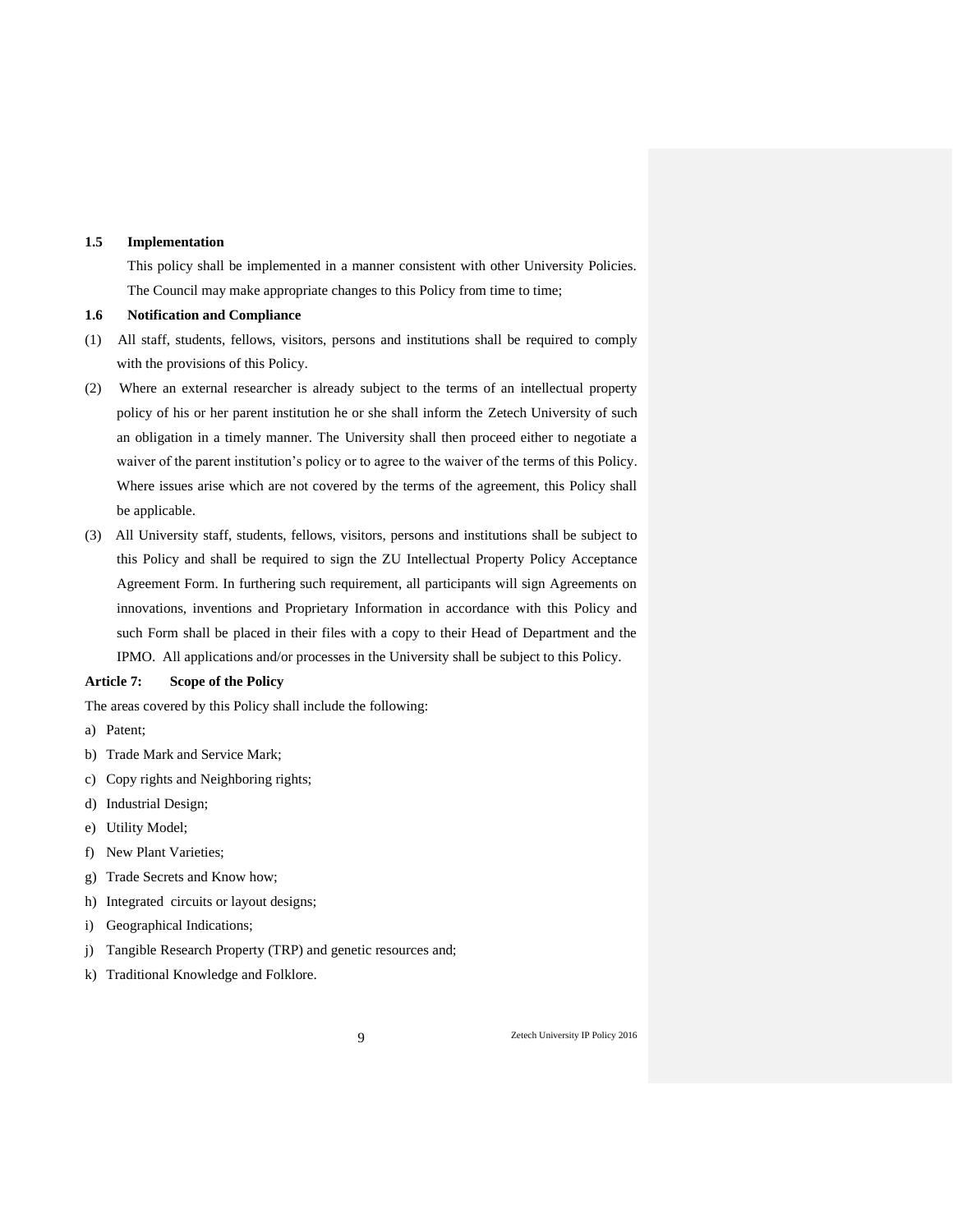## **Article 8: Ownership of Intellectual Property**

- (1) The intellectual property rights vest, in the first instance, in the author, innovator or inventor, and as long as the innovator or inventor is a staff member or student of the University, the University shall be entitled in principle to ownership of the intellectual property concerned, where the innovation is made within the scope and in the course of the employment or commission unless otherwise agreed.
- (2) All intellectual property conceptualized or developed by staff, in the course of normal duty, students, visitors and others or as a result of participation in ZU programmes, funds, facilities, support, or funds channeled through the ZU shall be owned by the University when:
	- a) The intellectual property was developed pursuant to a ZU sponsored or commissioned research agreement; or
	- b) The intellectual property was developed with significant use of facilities, resources or funds owned or administered by the ZU.
- (3) The ZU may allow ownership of intellectual property in the following circumstances:
	- a) Where there has not been significant use of University resources;
	- b) Where the innovator or inventor had disclosed the nature and scope of his or her research and has been allowed to compensate the University for the use of the University's facilities and equipment as charged by the University to outsiders;
	- c) Where the University is involved in collaborative research with another person, institution, or business entity, in which case the intellectual property may be jointly owned and the distribution of royalties shall be governed by the contractual arrangements between the parties;
	- d) Where it has been expressly provided for between the University and the research sponsor; and
	- e) Where it has been expressly provided for between the University, staff, students, visitors and others.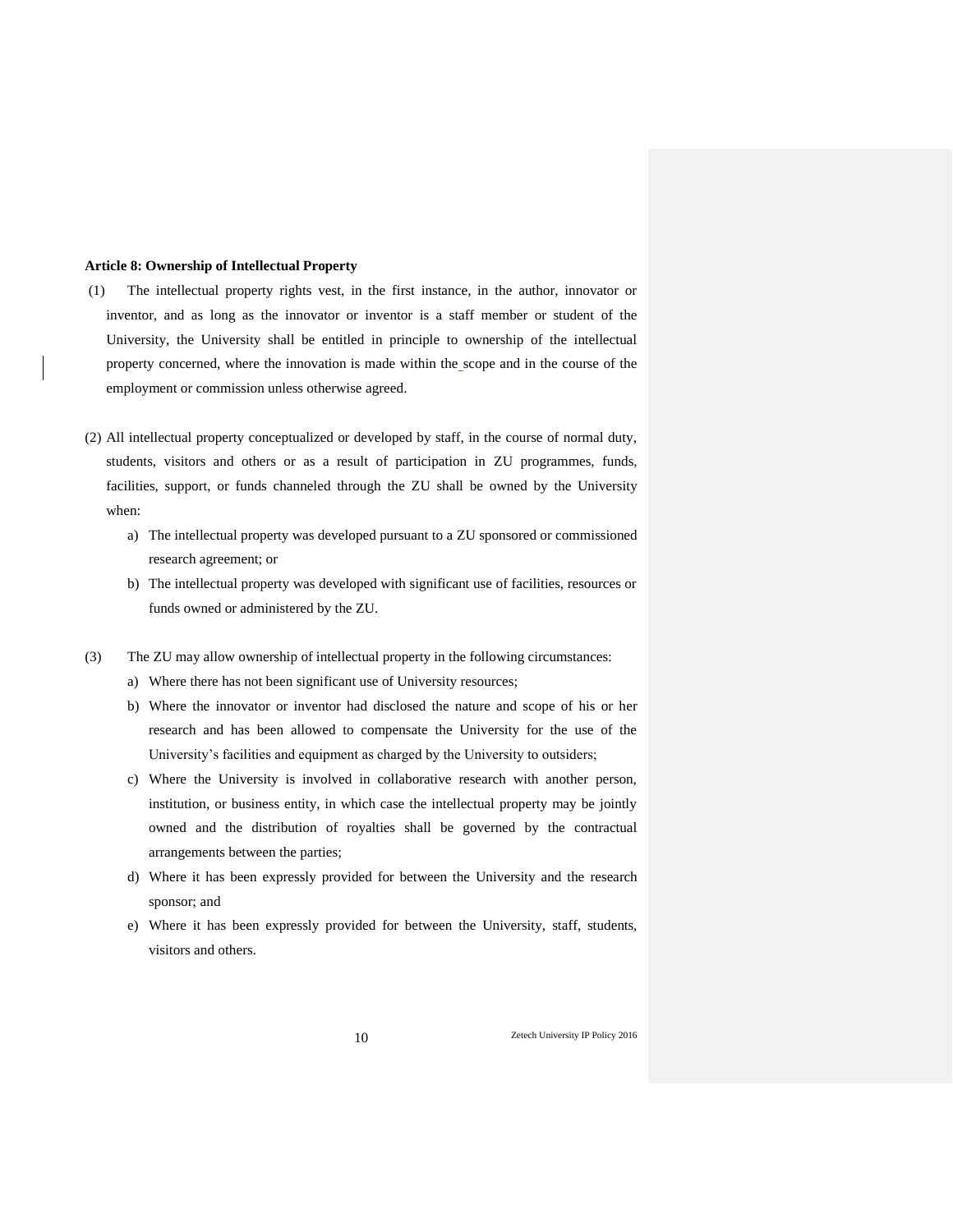(4). If the University cannot, or decides not to, proceed in a timely manner to protect the innovation using an intellectual Policy regime and/or to license or commercialize the invention, it may reassign ownership to the innovator or inventor at the latter's request. This should be to the extent possible under the terms of any

agreements that supported or related to the work.

- (5) Students shall own any intellectual property that they make, discover, or create in the course of their research unless:
	- a) The student has received financial support from the University in the form of wages, salary, stipend or grant funds for the research in which case the ownership shall be negotiatable;
	- b) The student has made significant use of University resources in connection with the research;
	- c) The research has been funded by a sponsor under a grant or sponsored research agreement, or is subject to a materials transfer agreement, confidential disclosure agreement or other legal obligation that restricts ownership of the intellectual property.
- (6) The texts of all student theses and dissertations, and works derived from such works, are considered exempted scholarly works. The students shall own copyright in the scholarly work subject to a royalty-free license to the University to reproduce and publish the work. Students shall be allowed to publish their theses and dissertations unless they have agreed in writing to restrictions that precludes or delay publication.
- (7) University research contracts shall protect the right of the staff, students and other employees to publish the results of their work, but may allow brief delays for the filing of patent applications or other move to protect intellectual property.

**Article 9: Significant Use**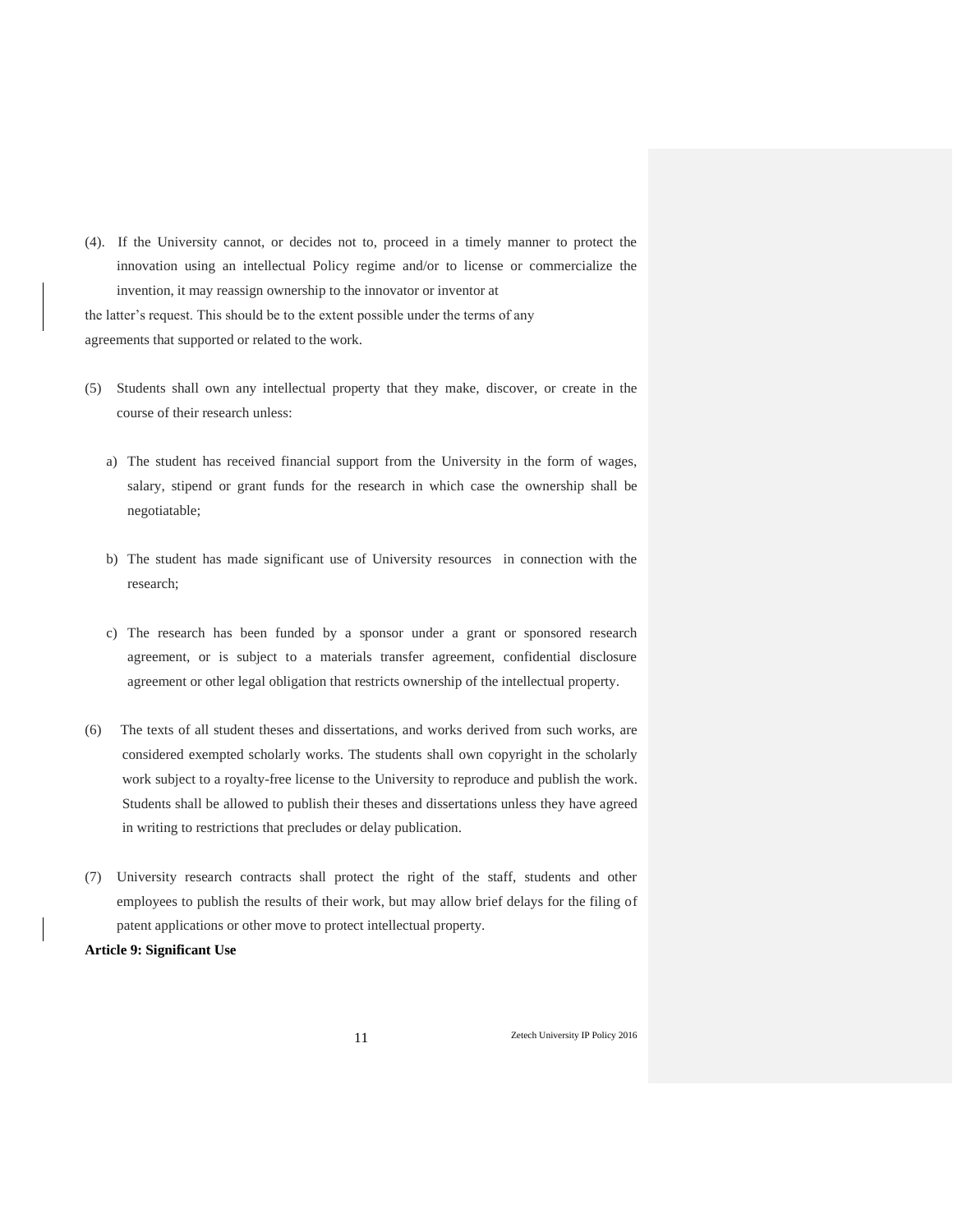- (1) The following shall not be regarded as significant use: salary, insurance or retirement plan contribution to or for the benefit of the inventor, use of library facilities, facilities available to the general public and occasional use of office equipment and office staff.
- (2) In addition, researchers may not be considered to have made significant use of University resources if:
	- a) The inventor or innovator receives advance written approval of the proposed use from the University and Compensates the University for the fair market value of the facilities and equipment (as actually charged by the University to outside users);
	- b) The inventor or innovator is not using the University's committed time; and
	- c) The inventor or innovator does not use any University-provided funds or University administered funds in connection with the activity.

## **Article 10: Licensing and Commercial Development of Innovations**

- (1) ZU staff or student inventors or inventors may request a license to commercially develop their ZU-owned innovations or inventions where such licensing would enhance the transfer of technology, is consistent with ZU obligations to third parties, and does not involve a conflict of interest.
- (2) The University through the IPMO will pursue the licensing and commercialization of all intellectual property by researching the market for the technology, identifying third parties to commercialize it, entering into discussions with potential licensees, negotiating appropriate licenses or other agreements, monitoring progress, and distributing royalties to the inventors, innovators, authors and other parties in accordance with this Policy.
- (3) In order to facilitate the licensing and commercialization, the inventor or innovator, as the case may be, shall execute assignment agreements and related documents pursuant to this Policy.

## **Article 11: Waiver of University Rights**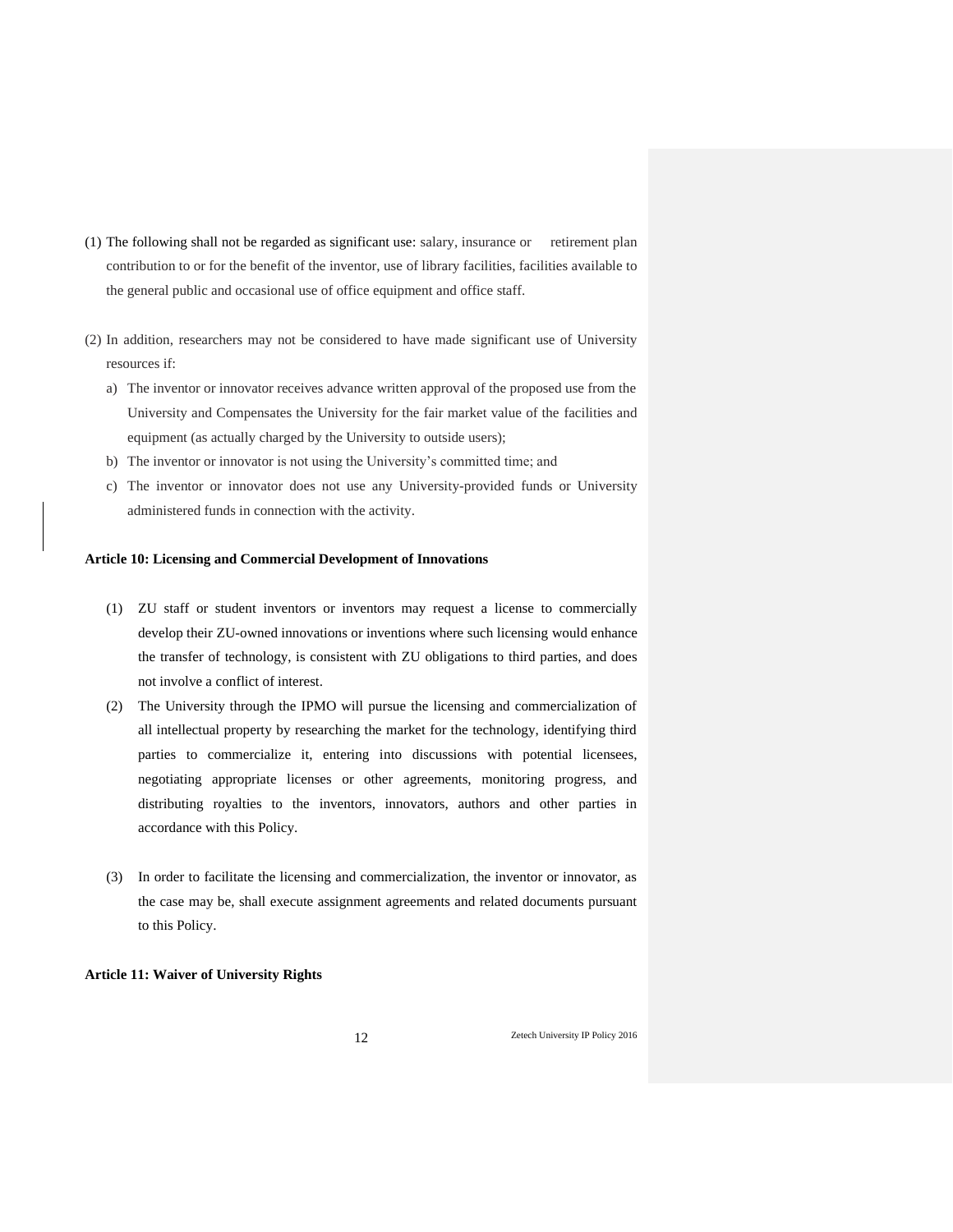- a) The University will waive intellectual property rights to the innovator or inventor if it determines not to protect, license or commercialize that intellectual property.
- b) The University will also waive intellectual property rights to the innovator or inventor if it determines to abandon all efforts to protect or commercialize the intellectual property.

### **Article 12: Institutional Framework for Intellectual Property and Technology Transfer**

- 1. The ZU shall established an intellectual property and technology transfer office within the Legal Office (herein referred as the Intellectual Property Management Office) to maximize the value of intellectual property and technology to the staff, students, visitors, the University and society.
- 2. The functions of Intellectual Property Management Office through the University legal officer are to
	- a) Promote Intellectual Property in a manner consistent with University's mission, vision and objectives and academic environment;
	- b) Promote policies and procedures for technology transfer, and the avoidance of conflicts of interest, consistent with ZU's policies;
	- c) Review, negotiate and approve all agreements that convey or affect the ZU's right to intellectual property,
	- d) Coordinate reporting requirements and other obligations to research sponsors regarding innovation developed under a research contract or grant, including but not limited to, obligations to the Kenya Government;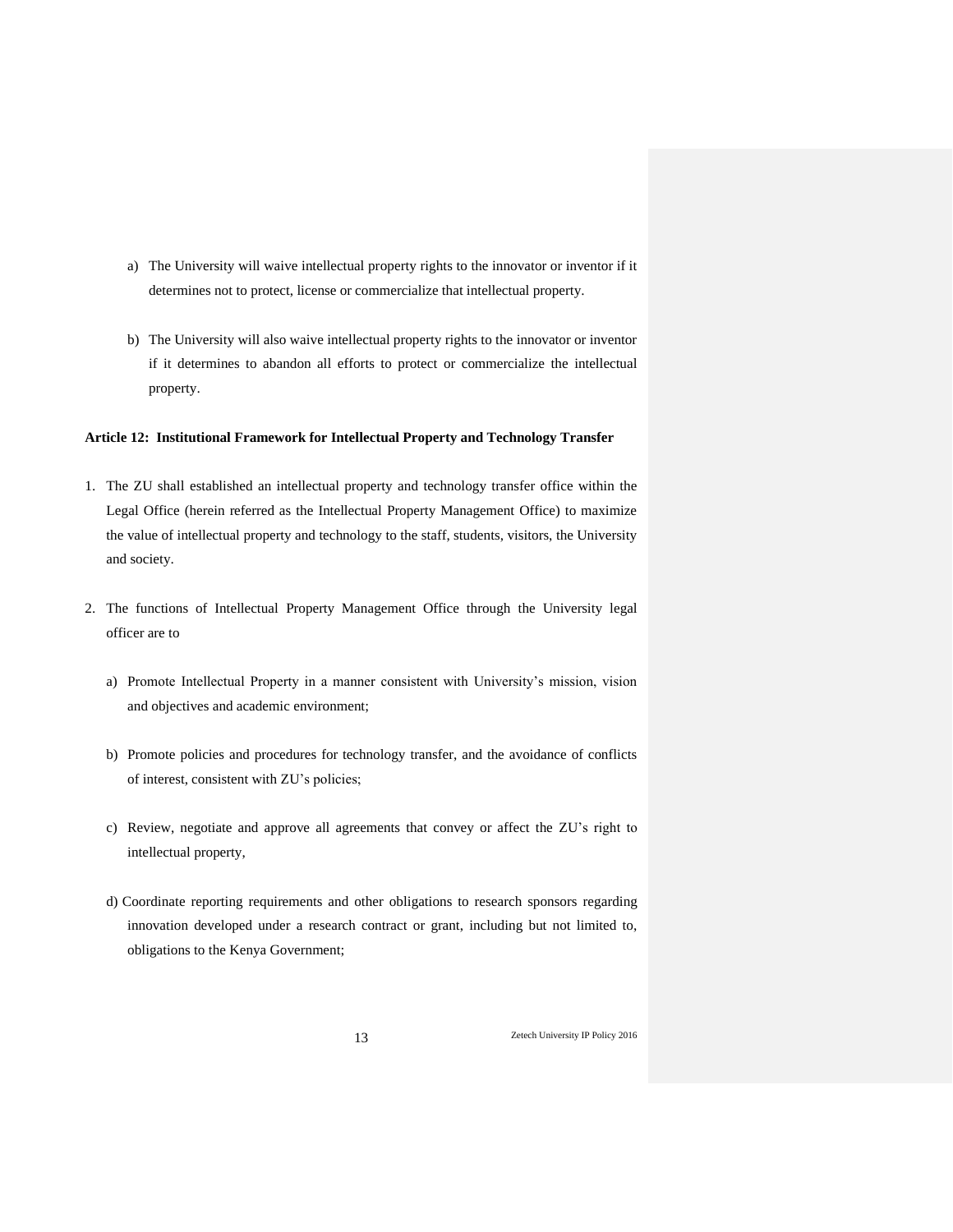- e) Advise the Vice-Chancellor on the decision to, and the feasibility of, obtaining intellectual property protection for an innovation;
- f) Advise the Vice-Chancellor on the measures necessary to facilitate access to an innovation or invention;
- g) Advise the Vice-Chancellor on the transfer and licensing or commercialization of any intellectual property held by the ZU;
- h) Receive and evaluate all innovation or invention disclosures in a timely manner;
- i) Prepare and approve reports listing the titles and brief descriptions of all innovations or invention disclosures received;
- j) Advise the Vice-Chancellor on any applications for the transfer, or licensing, of the ZU's rights to innovator;
- k) Grant permission, request and advise the innovators concerning the publishing of material related to an innovation, whether for academic, distribution or defensive purposes;
- l) Advice the Vice-chancellor as to any variation of this policy and Intellectual Property agreements.
- m) Advice the Vice-Chancellor as to the amendment of this Policy and all matters pertaining to intellectual property administration, management and diffusion;
- n) Receive, hear and determine disputes arising from the terms or implementation of this policy
- o) Provide advice and support to all staff and associates of ZU regarding this Policy;.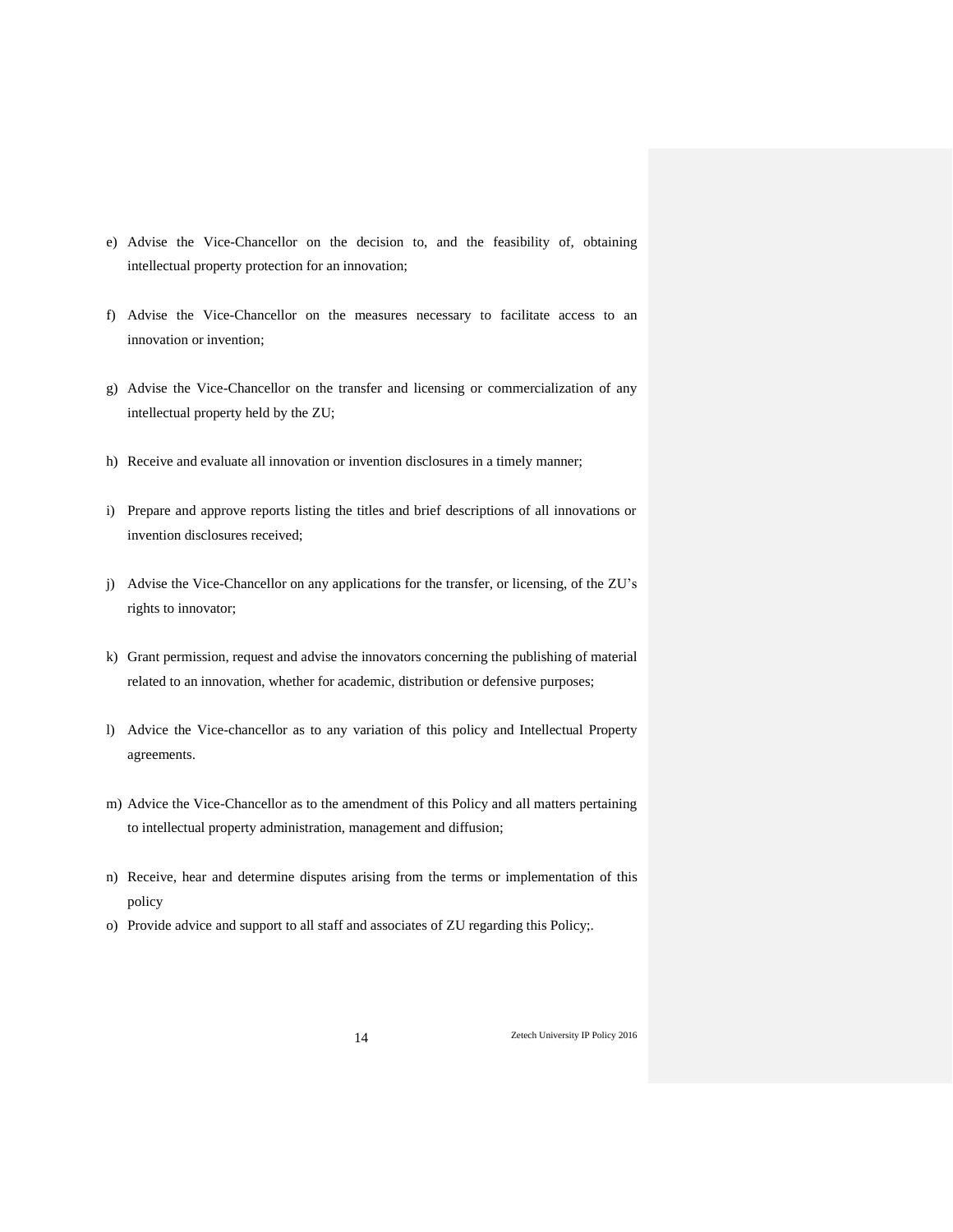- p) Provide guidance in setting up new companies by the ZU innovators or using ZU innovations and ensuring compliance with Policy and relevant ZU policies; and
- q) Process, patent, copyright, trade mark, utility model and other applications with the Kenya Copyright Board, Kenya Industrial Property Institute (KIPI), Kenya Plant Health Inspectorate and other relevant, national, regional and international organizations.

## **Article 13: Publication and Confidentiality**

- 1. It is the policy of ZU that the publishing and patenting or protecting innovation or inventions are compatible. The ZU is dedicated to encouraging the dissemination of research results, while providing the means to protect rights to such property.
- 2. No individual shall publish, in any form, information relating to research for which an innovation or invention disclosure has been submitted without the express written consent of the IPMO provided that the consent shall not be unreasonably denied or delayed and the decision shall be communicated within a period of one month.

#### **Article 14: Disclosure**

Disclosure of all innovations and creative works shall be made to the IPMO in the prescribed manner.

1. An innovation or invention disclosure must be prepared and submitted for each innovation or invention conceived or first actually reduced to practice under a ZU contract.

## **Article 15: Internal Evaluation Process**

Internal evaluation shall be conducted on the innovation, invention, or Technology disclosed to IPMO.

The evaluation shall be conducted by the evaluation committee, which shall be made up of three IP specialists, Innovations project manager and two specialists from the area under consideration to establish whether:

a) The invention is the product of ZU research as defined in this Policy; or;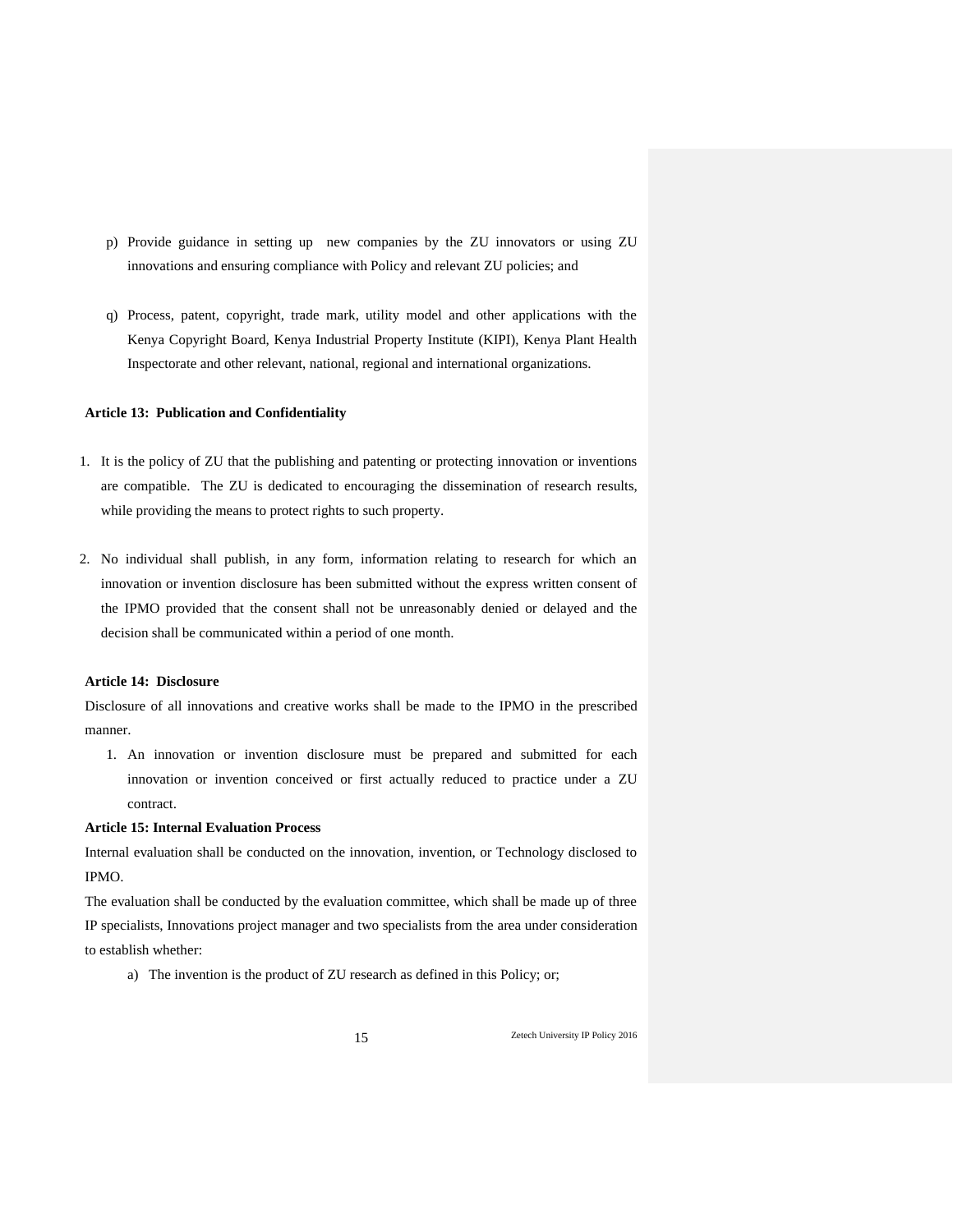b) The invention, innovation or creative work is protectable and/or marketable.

## **Article 16: Distribution of Tangible Research Property**

- 1) All the tangible research property leaving the University shall be governed by a Material Transfer Agreement (MTA). Any proprietary information accompanying tangible research property will be governed by a Confidentiality Agreement.
- 2) The IPMO will lay down the guidelines, procedures and prepare agreements for the distribution or sharing of all information and materials.

## **Article 17: Conflict of Interest or Commitment**

(1). Any of the following factors may signify a conflict of interest, which will be taken into account prior to waiving or licensing ZU's rights to inventors and creators under this policy.

- a) An adverse impact on ZU educational responsibility to its students;
- b) Undue influence on the employment commitment of the innovator, inventor or author to ZU in terms of time or direction of effort;
- c) A detrimental effect on ZU obligations to serve the needs of the general public; and
- d) Potential conflict of interest as defined in the national laws ZU code of ethics, regulations, Policies and procedures
- (2) An employee shall disqualify himself or herself from participating in any licensing negotiations or other matters of technology transfer where the University is likely to be disadvantaged by such a decision in the following circumstances;
	- a) where an employee has an external relationship with a company that itself has a financial interest in a University project; or
	- b) where the University official serves on a board of a company that has financial transactions with the University; or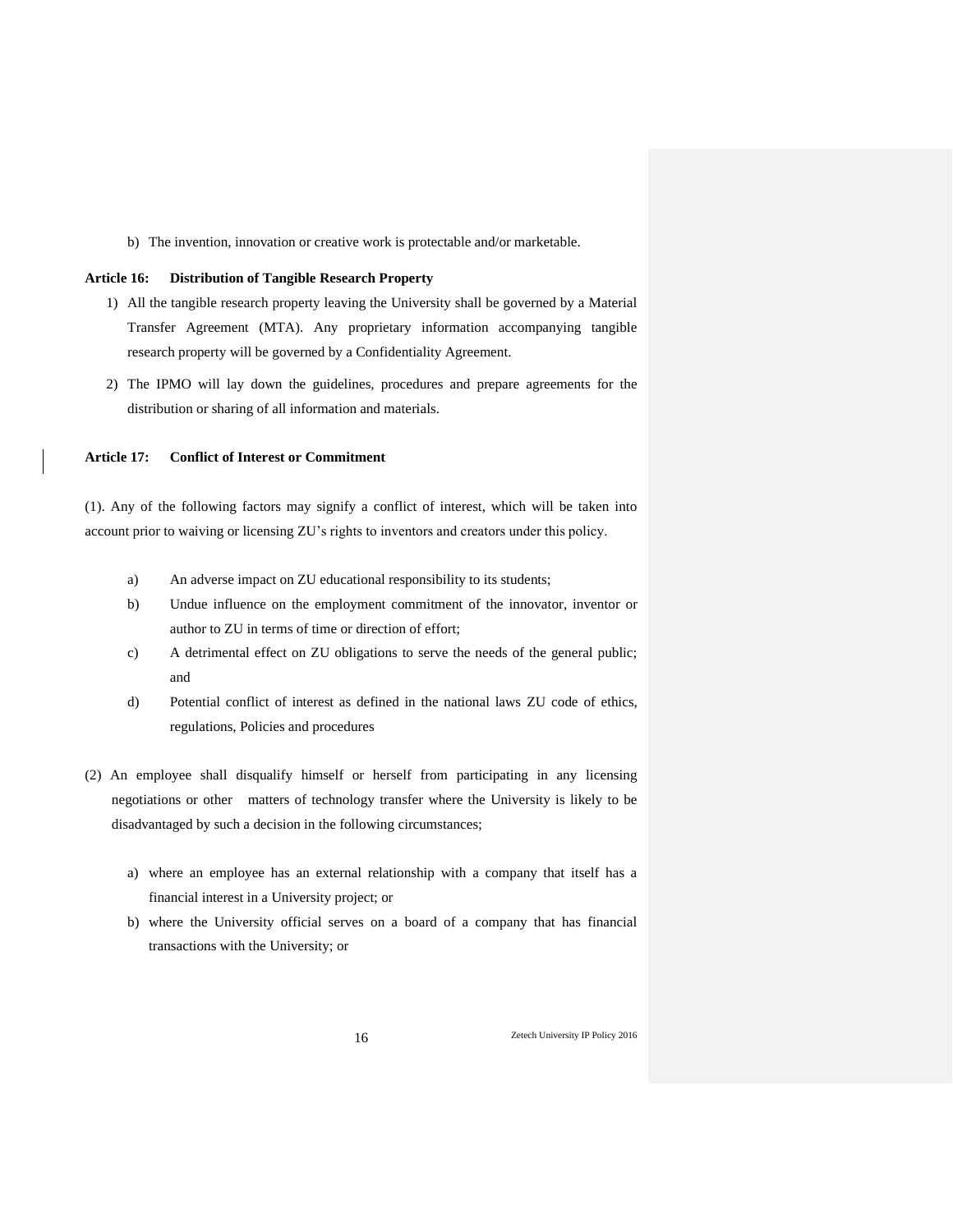- c) where an employee has equity holding or royalty expectations that could influence the decision; or
- d) Where the employee of the University is an interested party and by virtue of his or her position is likely to influence the decision.

## **Article 18: Equity**

- a) ZU may accept equity in lieu of full or part payment of royalties in addition to monetary consideration for intellectual property in a company pursuant to the provisions of this Policy.
- b) University acceptance of equity in consideration of licensing a University innovation shall be based upon the principles of transparency, objectivity and fairness in decision-making and the pre-eminence of the education, research, and public service missions of the University over financial or individual personal gain. Such licensing activity shall be conducted in accordance with this and other related ZU policies and guidelines.
- c) The University shall handle all subsequent relationships with a licensee with whom the University has accepted equity in a commercial manner, pursuant to relevant University policies and guidelines.
- d) The terms of an innovation licence, other than those related to the acceptance of equity in the company by the University shall be consistent with University transactions for comparable innovations.
- e) When the University accepts equity in a company as partial consideration for a licence, the University shall take into account any legal restrictions and the wishes of each innovator or inventor involved.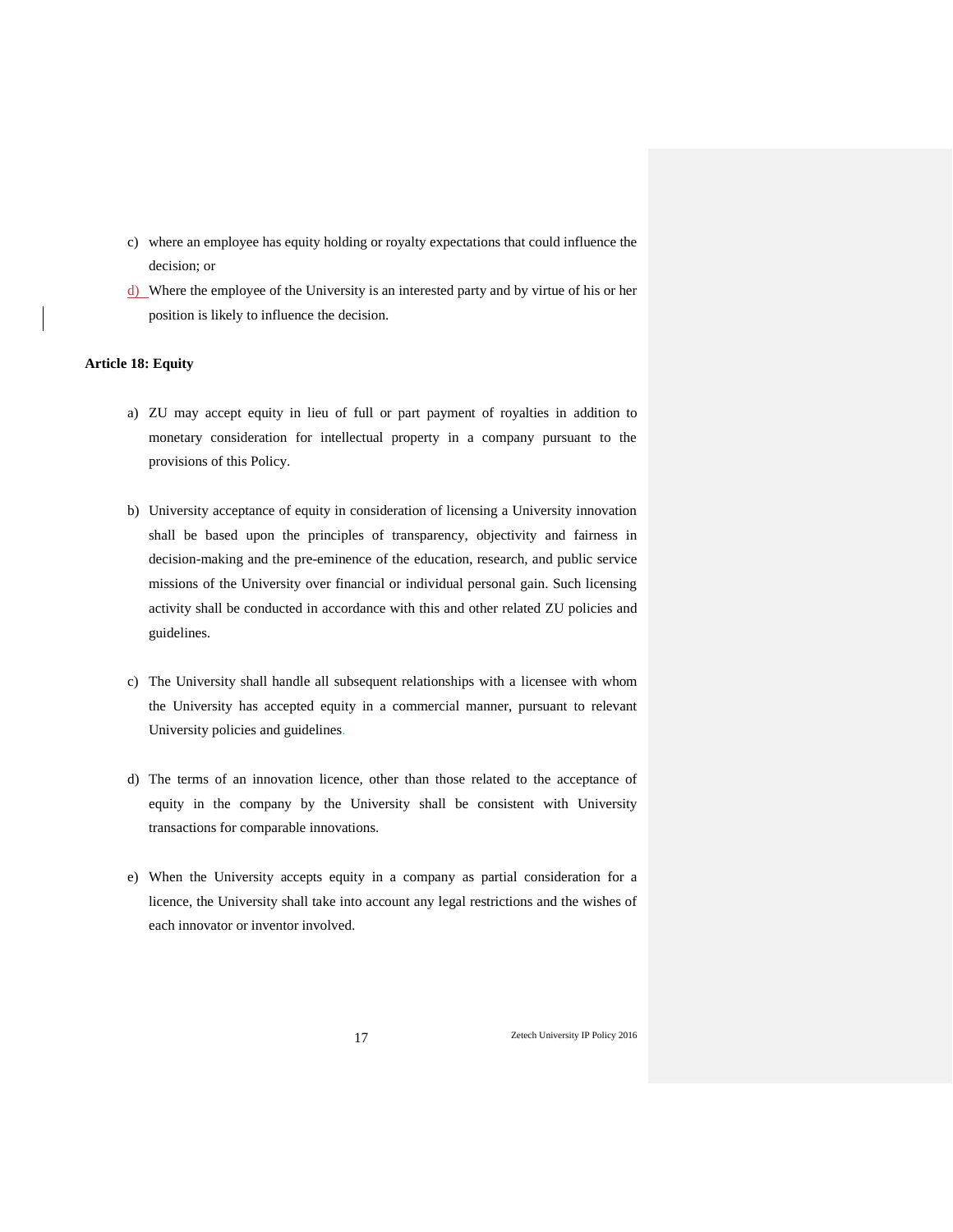- f) The University shall pay the Innovator's share of equity consistent with the formula established under this Policy for the distribution of royalties
- g) The University shall distribute cash upon conversion of equity to cash, in accordance with the royalty distribution formula under this policy.

## **Article 19: Royalty Distribution**

- (1) Revenues received as a result of licensing agreements in the form of cash royalties and/or equity holdings, shall be distributed in such a manner as to encourage the development of intellectual property, technology development and technology transfer in the University.
- (2) For the avoidance of doubt, "revenues" shall not include funds received for research support.
- (3) The University costs for filing, processing intellectual property applications and maintaining these rights shall be reimbursed from gross revenue prior to distributing royalties to innovators and departments.
- (4) The revenue distributable shall be net of all the expenses incurred by the University in protecting and commercializing the intellectual property, and defending or prosecuting any and all infringement suits that might arise
- (5) Where the University prevails and receives a financial settlement, the relevant innovator, departments and the University shall be reimbursed for their shares of royalties used by the University in prosecuting or defending the infringement. Any funds received in excess of the royalties shall be distributed in accordance with the formula or scheme under this Article.
- (6) The distribution of Net Revenues shall be made annually and in accordance with the following scheme: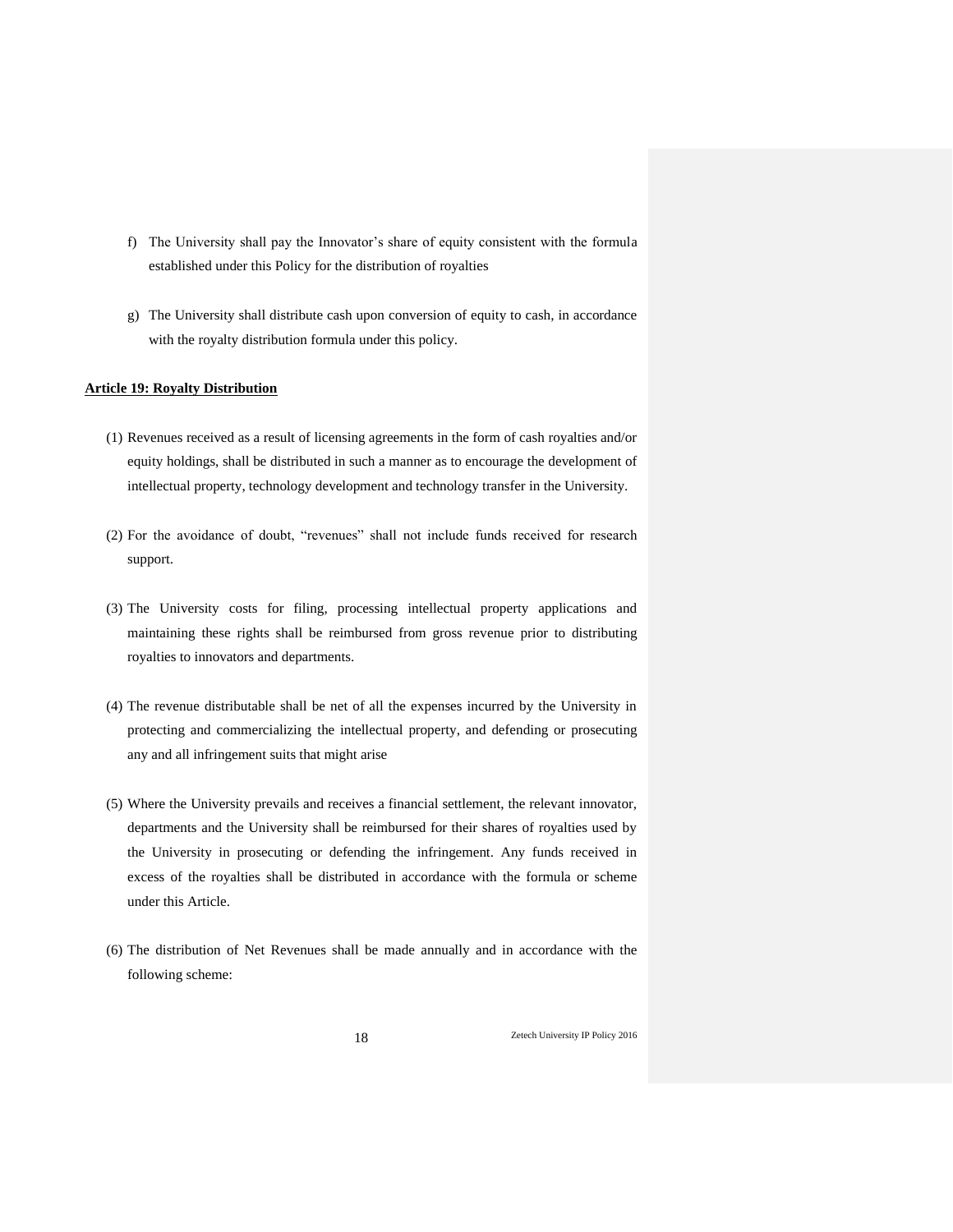| a) | Innovators/innovator                                       | 40% |
|----|------------------------------------------------------------|-----|
|    | College, School/Department/Institute/Laboratory/Library    | 25% |
|    | Zetech University Intellectual property management office. | 30% |
|    | Including other contributors                               |     |
|    | Endowment fund for Intellectual Property                   |     |
|    | Management Office                                          | 5%  |
|    |                                                            |     |

 **Total 100%**

(7) In the event of multiple innovators, inventors or authors, innovators will agree among and as to the distribution of the income accruing to the innovators, inventors or authors; and

distribution of the inventors' or authors' share shall be made only upon receipt of a

- (8) The innovator's share shall survive the termination of affiliation with the University and in the event of the death of the innovator his or her share shall inure to the benefit his or
- (9) The University shall create and maintain an Endowment Fund in which shall be paid gifts, contributions, and donations to support research and development in accordance with this Policy.

## **Article 20: Use of the Trade Mark, Name and Logo of the University**

signed agreement between the innovators, inventors or authors.

No person, institution or organization shall use the name trade mark, service mark or logo of the University or any combination thereof for any application or process whatsoever except as provided for under the provisions of the Act and this Policy.

**Article 21: Dispute Resolution** 

her estate.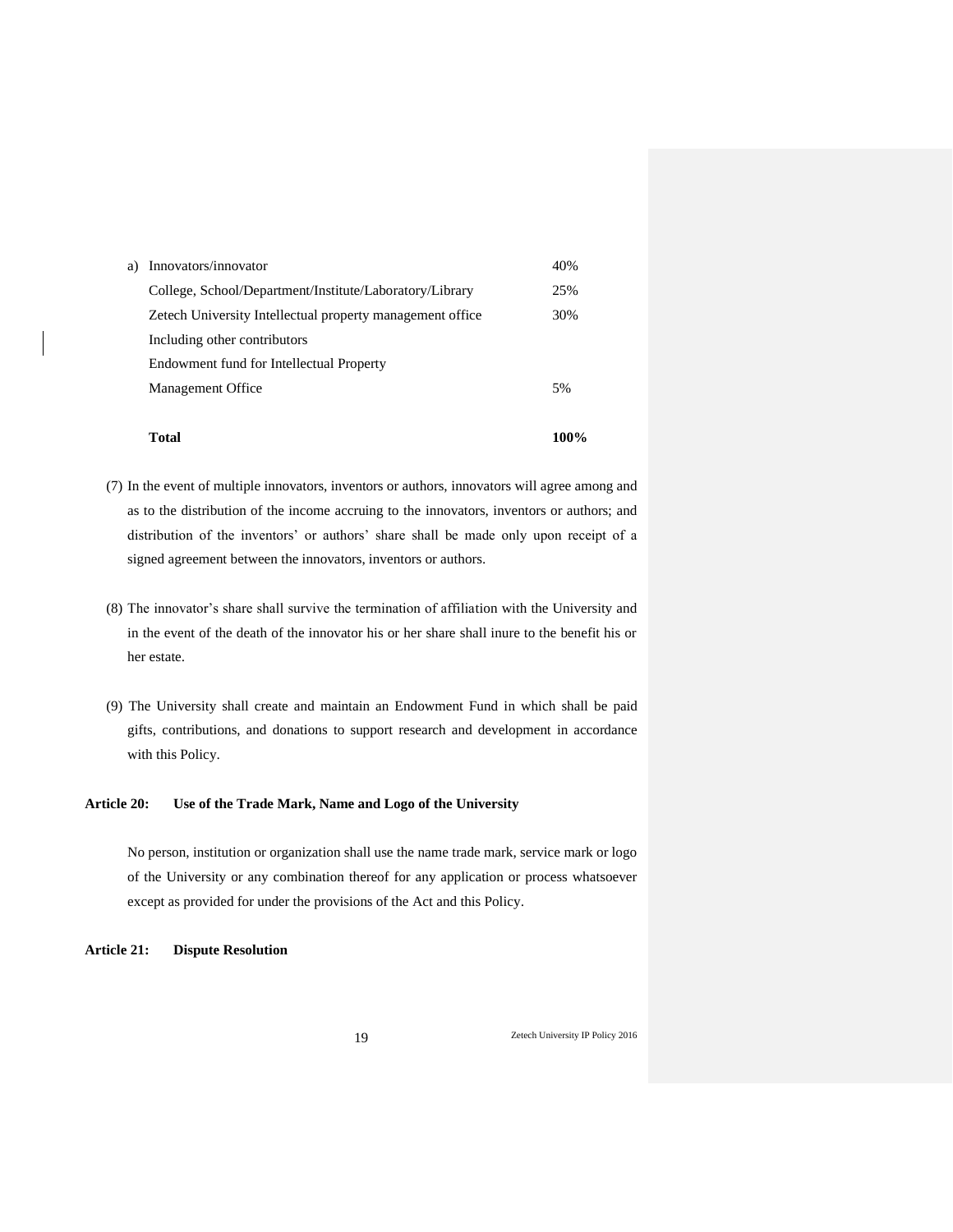- a) Any party aggrieved by the decision of the IPMO shall have a right of appeal to the Vice Chancellor upon which the Vice Chancellor shall appoint a five member independent panel comprising of persons knowledgeable with the discipline,
- b) The panel shall elect its Chair and Secretary.
- c) The panel shall hear both parties to the dispute and any other person they deem fit.
- $\frac{a}{d}$  In the event of any party being dissatisfied with the decision of the panel he or she shall have a right of appeal to the full University Council through the Council Chairman. The Council shall set up an independent panel to hear the appeal and report back to Council with its recommendations within one month from the date of appeal and Council shall determine and communicate its decision on the matter within one month from the date of receipt of the panel report.

## **Article 22: Recognition**

The University shall recognize and provide of an appropriate mode for recognition in perpetuity of the individual or class of inventors and innovators and any and all the contributors based on their levels of contribution.

## **Article 23: Traditional Knowledge, Genetic Resources and Folklore**

- a) The University recognizes the role of traditional knowledge, genetic resources and folklore in the development of innovations and creative works.
- b) The University shall formulate procedures and mechanisms for access to and benefit sharing from whether or not intellectual property is commercialized by University.

### **Article 24: Intellectual Property Donations**

If an individual chooses to offer to the University any form intellectual Property in which the University has no claim, the University may accept ownership or control of the intellectual property provided that:

a) The person makes the offer through the IPMO as if the intellectual property has been created within the University;